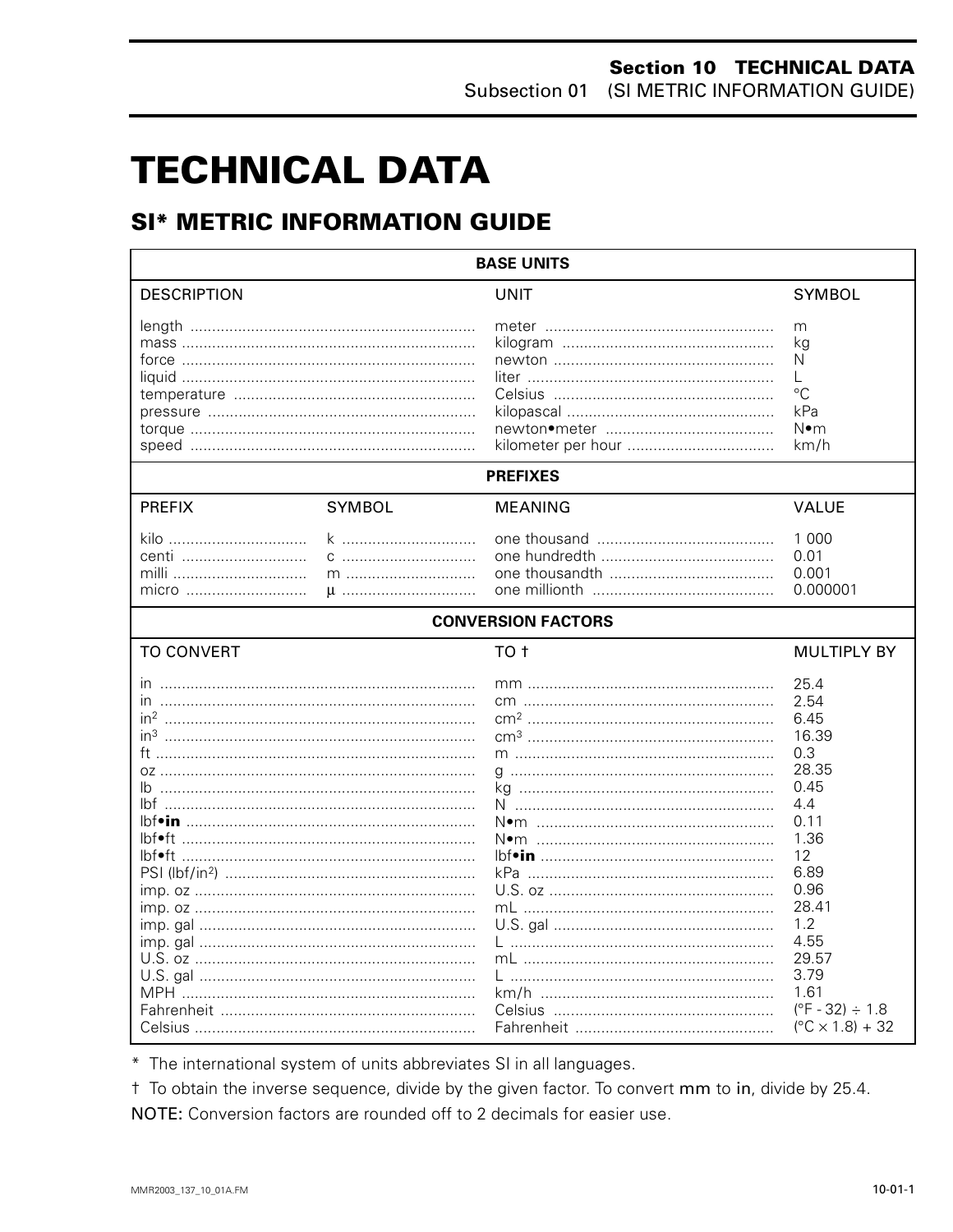#### **Section 10 TECHNICAL DATA**

Subsection 02 (ENGINES)

|                |                                                                       | Vehicle model                            |                                                    | <b>MX Z 600 HO /E/R</b><br>X/SPORT/007 SPECIAL EDITION<br>(CAN./U.S.) | <b>MX Z 800/E/R</b><br>X/SPORT<br>(CAN./U.S.)             |
|----------------|-----------------------------------------------------------------------|------------------------------------------|----------------------------------------------------|-----------------------------------------------------------------------|-----------------------------------------------------------|
|                |                                                                       | <b>ENGINE TYPE</b>                       |                                                    | 593                                                                   | 793                                                       |
|                | Number of Cylinders                                                   |                                          |                                                    | 2                                                                     | 2                                                         |
|                | Bore<br>$mm$ (in)                                                     |                                          |                                                    | 72.00 (2.835)                                                         | 82.00 (32.228)                                            |
|                | Stroke                                                                |                                          | $mm$ (in)                                          | 73.0 (2.874)                                                          | 75.70 (2.980)                                             |
|                |                                                                       | Displacement                             | $cm3$ (in <sup>3</sup> )                           | 594.40 (36.27)                                                        | 799.20 (48.77)                                            |
|                |                                                                       | <b>Compression Ratio</b>                 | ± 0.5                                              | 12.25                                                                 | 12.0                                                      |
|                |                                                                       | Maximum Power Engine Speed 1             | $± 100$ RPM                                        | 8000                                                                  | 7850                                                      |
|                |                                                                       | <b>Piston Ring Type</b>                  | 1 <sup>st</sup> /2 <sup>nd</sup>                   | ST/N.A.                                                               | ST/N.A.                                                   |
|                |                                                                       | Ring End Gap                             | New<br>$mm$ (in)<br>Wear Limit<br>$mm$ (in)        | 0.4(0.016)<br>1.0(0.039)                                              | 0.4(0.016)<br>1.0(0.039)                                  |
|                |                                                                       | Ring/Piston Groove Clearance             | New<br>$mm$ (in)<br><b>Wear Limit</b><br>$mm$ (in) | 0.045(.0018)<br>$0.2$ (.0079)                                         | 0.05(0.0020)<br>$0.2$ (.0079)                             |
|                |                                                                       | Piston/Cylinder Wall Clearance           | New<br>$mm \pm (in)$<br>Wear Limit<br>$mm$ (in)    | $0.105 \pm 0.023$ (.0041 $\pm$ .0009)<br>0.20(0.0079)                 | $0.125 \pm 0.023$ (.0049 $\pm$ .0009)<br>$0.20$ $(.0079)$ |
|                |                                                                       | <b>Connecting Rod Big End Axial Play</b> | New<br>$mm$ (in)<br>Wear Limit<br>$mm$ (in)        | 0.39(0.0154)<br>1.2(.0472)                                            | 0.39(0.0154)<br>1.2(.0472)                                |
|                |                                                                       | Maximum Crankshaft End-play 2            | $mm$ (in)                                          | 0.3(0.012)                                                            | 0.3(0.012)                                                |
|                |                                                                       | Maximum Crankshaft Deflection at PTO     | $mm$ (in)                                          | 0.06(0.0024)                                                          | 0.06(0.0024)                                              |
|                |                                                                       | <b>Magneto Generator Output</b>          | W                                                  | 360                                                                   | 360                                                       |
|                |                                                                       | <b>Ignition Type</b>                     |                                                    | CDI                                                                   | CDI                                                       |
|                |                                                                       | Spark Plug Make and Type                 |                                                    | <b>NGK BR9ECS</b>                                                     | <b>NGK BR9ECS</b>                                         |
|                |                                                                       | Spark Plug Gap <sup>®</sup>              | $\pm$ 0.05 mm ( $\pm$ .002 in)                     | $N.A.$ <sup><math>@</math></sup>                                      | N.A.                                                      |
|                |                                                                       | Ignition Timing BTDC 3                   | $mm$ (in)                                          | 2.79(0.110)                                                           | 2.92(.115)                                                |
|                |                                                                       | Trigger Coil 4                           |                                                    | Ω<br>$190 - 300$                                                      | $190 - 300$                                               |
|                |                                                                       | Generating Coil 4                        | Low Speed                                          | $\Omega$<br>N.A.                                                      | N.A.                                                      |
|                |                                                                       |                                          | <b>High Speed</b>                                  | Ω<br>N.A.                                                             | N.A.                                                      |
|                |                                                                       | Lighting Coil ④                          |                                                    | Ω<br>$0.1 - 1.0$                                                      | $0.1 - 1.0$                                               |
|                |                                                                       |                                          | Primary                                            | Ω<br>N.A.                                                             | N.A.                                                      |
|                | High Tension Coil 4                                                   |                                          | Secondary<br>$k\Omega$                             | N.A.                                                                  | N.A.                                                      |
|                | PT0/MAG<br><b>Carburetor Type</b>                                     |                                          |                                                    | TM 40-B238                                                            | TM 40-B250                                                |
|                | Main Jet                                                              |                                          | PT0/MAG                                            | 380/380                                                               | 380/380                                                   |
|                | Needle Jet                                                            |                                          |                                                    | $P-0$ $\circledcirc$                                                  | $P-0$ $\circledcirc$                                      |
|                | Pilot Jet                                                             |                                          |                                                    | 17.5                                                                  | 17.5                                                      |
|                | PT <sub>0</sub><br>Needle Identification - Clip Position<br>MAG       |                                          |                                                    | 9DH113-58 <sup>6</sup>                                                | 9DG17-58 <sup>6</sup>                                     |
|                |                                                                       | Slide Cut-Away                           |                                                    | 1.5                                                                   | 2.0                                                       |
|                | <b>Float Adjustment</b><br>$± 1$ mm ( $± .040$ in)                    |                                          |                                                    | N.A.                                                                  | N.A.                                                      |
|                | Air or Pilot Screw Adjustment<br>$± 1/16$ Turn                        |                                          |                                                    | $1 - 1/2$                                                             | 1.5                                                       |
|                | <b>Idle Speed</b><br>$±$ 200 RPM                                      |                                          |                                                    | 1600                                                                  | 1500                                                      |
|                | Gas Type/Pump Octane Number                                           |                                          |                                                    | Unleaded/87                                                           | Unleaded/87                                               |
|                | Gas/Oil Ratio                                                         |                                          |                                                    | Injection                                                             | Injection                                                 |
|                | Type                                                                  |                                          |                                                    | Liquid                                                                | Liquid                                                    |
|                |                                                                       | Axial Fan Belt Adjustment                | Deflection<br>mm (in)                              | N.A.                                                                  | N.A.                                                      |
| $\overline{E}$ |                                                                       |                                          | kg (lbf)<br>Force                                  | N.A.                                                                  | N.A.                                                      |
|                | <b>Thermostat Opening Temperature</b><br>$^{\circ}$ C ( $^{\circ}$ F) |                                          |                                                    | 42 (108)                                                              | 42 (108)                                                  |
|                | Radiator Cap Opening Pressure<br>kPa (PSI)                            |                                          |                                                    | 90 (13)                                                               | 90 (13)                                                   |
|                | <b>Drive Pulley Retaining Screw</b>                                   |                                          |                                                    | $^{\circ}$                                                            | $^\circledR$                                              |
|                | <b>Exhaust Manifold Nuts or Bolts</b>                                 |                                          |                                                    | 22 (16)                                                               | 22 (16)                                                   |
|                |                                                                       | <b>Magneto Ring Nut</b>                  |                                                    | 125 (92)                                                              | 125 (92)                                                  |
|                | ENGINE COLD<br>N•m (lb•ft)                                            | <b>Crankcase Nuts or Screws</b>          | M6<br>M8                                           | 9(7)<br>29 (21)                                                       | 9(7)<br>29 (21)                                           |
|                |                                                                       | Crankcase/Engine Support Nuts or Screws  |                                                    | 35 (26)                                                               | 9 (7) 29 (21)                                             |
|                | <b>Cylinder Head Screws</b>                                           |                                          |                                                    | 29 (21)                                                               | 29 (21)                                                   |
|                |                                                                       | Crankcase/Cylinder Nuts or Screws        |                                                    | 29 (21)                                                               | 40 (29)                                                   |
|                | Axial Fan Shaft Nut                                                   |                                          |                                                    | N.A.                                                                  | N.A.                                                      |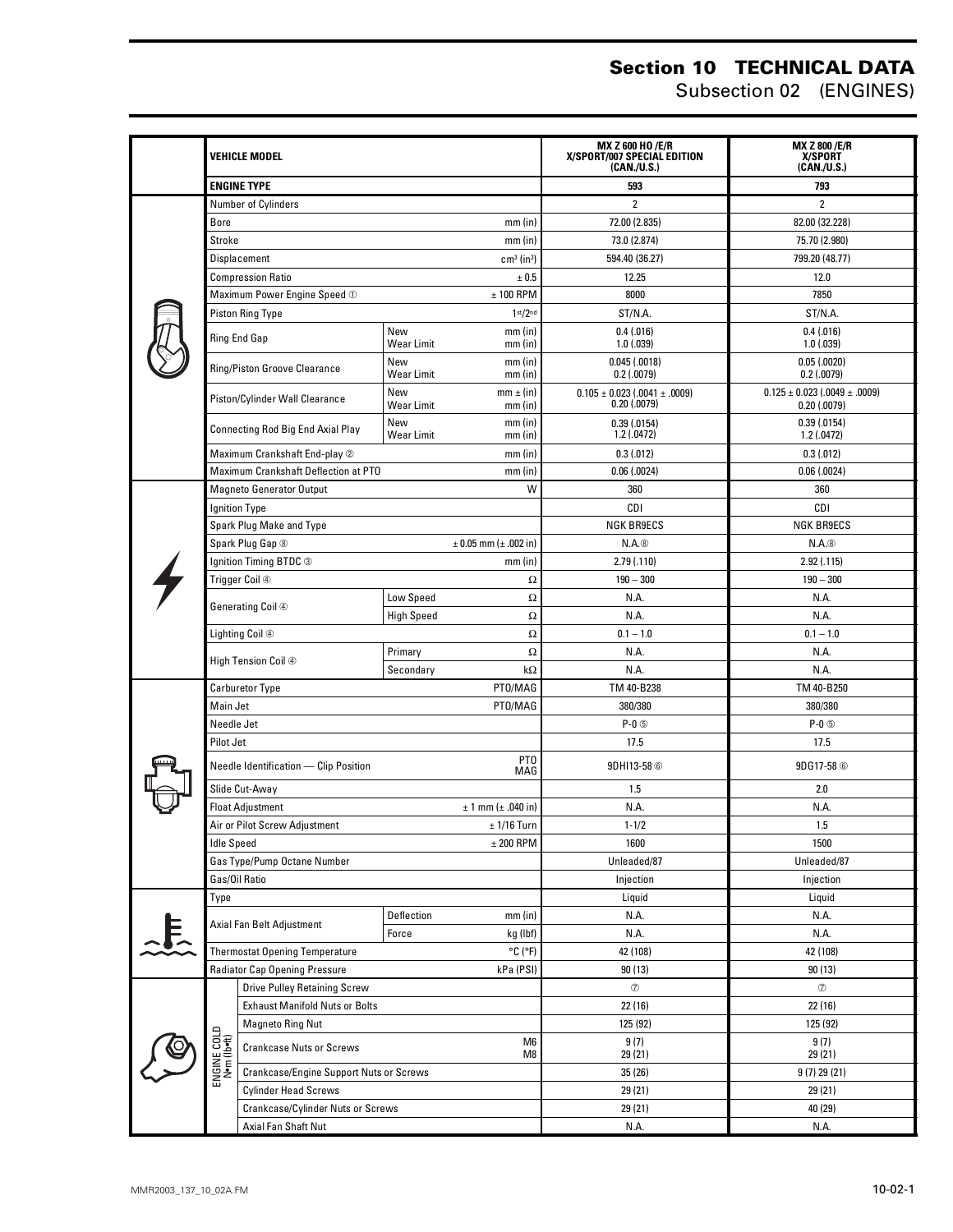#### **Section 10 TECHNICAL DATA** Subsection 03 (VEHICLES)

|  | Vehicle model                                          |                                                       |             |                              | <b>MX Z 600 HO R</b><br>X/SPORT<br>(CAN./U.S.) | <b>MX Z 600 HO ER</b><br>X/SPORT/007 SPECIAL EDITION<br>(CAN.U.S.) |
|--|--------------------------------------------------------|-------------------------------------------------------|-------------|------------------------------|------------------------------------------------|--------------------------------------------------------------------|
|  | <b>ENGINE TYPE</b>                                     |                                                       |             |                              | 593                                            | 593                                                                |
|  | <b>Chain Drive Ratio</b>                               |                                                       |             |                              | 24/43                                          | 24/43                                                              |
|  |                                                        | Pitch<br>in                                           |             | 3/8                          | 3/8                                            |                                                                    |
|  | Chain                                                  | Type/Links Qty/Plates Qty                             |             | <b>Silent 72/13</b>          | <b>Silent 72/13</b>                            |                                                                    |
|  |                                                        | <b>Type of Drive Pulley</b>                           |             |                              | TRA III                                        | TRA III                                                            |
|  |                                                        | Ramp Identification and Roller Pin Type               |             |                              | 410 <sup>4</sup>                               | 410 <sup>4</sup>                                                   |
|  |                                                        | <b>Calibration Screw Position or Calibration Part</b> |             |                              | 3                                              | 3                                                                  |
|  | <b>Drive Pulley</b>                                    | <b>Spring Color</b>                                   |             |                              | Violet/Violet                                  | Violet/Violet                                                      |
|  |                                                        | Spring Length<br>$mm$ (in)                            |             |                              | 107 (4.212)                                    | 107 (4.212)                                                        |
|  |                                                        | Clutch Engagement                                     |             | $± 100$ RPM                  | 3800                                           | 3800                                                               |
|  |                                                        | Type                                                  |             |                              | HPV27 VSA                                      | HPV27 VSA                                                          |
|  | <b>Driven Pulley</b>                                   | <b>Spring Preload</b>                                 |             | $\pm$ 0.7 kg ( $\pm$ 1.5 lb) | N.A.                                           | N.A.                                                               |
|  |                                                        | Cam Angle                                             |             | Degree                       | 47/44                                          | 47/44                                                              |
|  | <b>Pulley Distance</b>                                 | Z                                                     |             | $± 0.5$ mm ( $± .020$ in)    | 20 (.787)                                      | 20 (.787)                                                          |
|  |                                                        | X                                                     |             | $± 0.5$ mm ( $± .020$ in)    | 37 (1.457)                                     | 37 (1.457)                                                         |
|  | Offset                                                 | $Y - X$                                               | MIN. - MAX. | $mm$ (in)                    | $1.5 \pm 0.75$ (.059 $\pm$ .030)               | $1.5 \pm 0.75$ (.059 $\pm$ .030)                                   |
|  | Drive Belt Part Number (P/N)                           |                                                       |             |                              | 417 300 197                                    | 417 300 197                                                        |
|  | Drive Belt Width (wear limit)                          |                                                       |             | $mm$ (in)                    | 33.4 (1.31)                                    | 33.4 (1.31)                                                        |
|  |                                                        |                                                       | Deflection  | $± 5$ mm ( $± .197$ in)      | 32 (1.260)                                     | 32 (1.260)                                                         |
|  | <b>Drive Belt Adjustment</b>                           |                                                       | Force 2     | kg (lbf)                     | 11.3(25)                                       | 11.3(25)                                                           |
|  |                                                        | Width                                                 |             | $mm$ (in)                    | 381 (15.0)                                     | 381 (15.0)                                                         |
|  | Track                                                  | Length<br>$mm$ (in)                                   |             | 3074 (121)                   | 3074 (121)                                     |                                                                    |
|  |                                                        |                                                       |             | STD: 25.4 (1.000)            | STD: 25.4 (1.000)                              |                                                                    |
|  |                                                        | Profile Height                                        |             | $mm$ (in)                    | OPT: 31.8 (1.25)                               | OPT: 31.8 (1.25)                                                   |
|  |                                                        | Adjustment                                            | Deflection  | $mm$ (in)                    | $30 - 35(1 - 3/16 - 1 - 3/8)$                  | $30 - 35(1 - 3/16 - 1 - 3/8)$                                      |
|  |                                                        |                                                       | Force 3     | kg (lbf)                     | 7.3(16)                                        | 7.3(16)                                                            |
|  | <b>Suspension Type</b>                                 |                                                       | Track       |                              | SC-10 III                                      | <b>SC-10 III</b>                                                   |
|  |                                                        |                                                       | Ski         |                              | RAS A-Arm                                      | RAS A-Arm                                                          |
|  | Length<br>$mm$ (in)                                    |                                                       |             |                              | 2787 (109.7)                                   | 2787 (109.7)                                                       |
|  | Width                                                  | $mm$ (in)                                             |             |                              | 1217 (47.9)                                    | 1217 (47.9)                                                        |
|  | Height<br>$mm$ (in)                                    |                                                       |             |                              | 1280 (50.4)                                    | 1280 (50.4)                                                        |
|  | Ski Stance (carbide to carbide)<br>$mm$ (in)           |                                                       |             |                              | 1195 (47.0)                                    | 1195 (47.0)                                                        |
|  | Mass (dry)<br>kg (lb)                                  |                                                       |             |                              | 208 (457)                                      | 220 (483)                                                          |
|  | <b>Ground Contact Area</b><br>$cm2$ (in <sup>2</sup> ) |                                                       |             |                              | 6836 (1060)                                    | 6836 (1060)                                                        |
|  | kPa (PSI)<br><b>Ground Contact Pressure</b>            |                                                       |             |                              | 2.98 (.432)                                    | 3.16(.458)                                                         |
|  | Frame Material                                         |                                                       |             |                              | Aluminum                                       | Aluminum                                                           |
|  | <b>Bottom Pan Material</b>                             |                                                       |             |                              | Impact copolymer                               | Impact copolymer                                                   |
|  | <b>Hood Material</b>                                   |                                                       |             |                              | Surlyn                                         | Surlyn                                                             |
|  | V/A.h<br>Battery                                       |                                                       |             |                              | N.A.                                           | 12/18                                                              |
|  | Headlight<br>W                                         |                                                       |             |                              | H4 60/55                                       | H4 60/55                                                           |
|  | <b>Taillight and Stoplight</b><br>W                    |                                                       |             |                              | 8/27                                           | 8/27                                                               |
|  | <b>Tachometer and Speedometer Bulbs</b><br>W           |                                                       |             |                              | $2 \times 3$                                   | $2 \times 3$                                                       |
|  | Fuel and Temperature Gauge Bulbs<br>Fuse               | W                                                     |             | N.A.                         | N.A.                                           |                                                                    |
|  |                                                        | <b>Starter Solenoid</b><br>А                          |             | N.A.                         | 30                                             |                                                                    |
|  |                                                        | <b>Fuel Level Sensor</b><br>А                         |             | N.A.                         | .25                                            |                                                                    |
|  |                                                        | L (U.S. gal)<br><b>Fuel Tank</b>                      |             |                              | 41 (10.8)                                      | 41 (10.8)                                                          |
|  | Chaincase/Gearbox                                      |                                                       |             | mL (U.S. oz)                 | 250 (8.5)                                      | 250 (8.5)                                                          |
|  |                                                        | L (U.S. oz)<br>Cooling System 1                       |             |                              | 4.3 (145.4)                                    | 4.3 (145.4)                                                        |
|  | Injection Oil Reservoir<br>L (U.S. oz)                 |                                                       |             |                              | 3.5(118.4)                                     | 3.5(118.4)                                                         |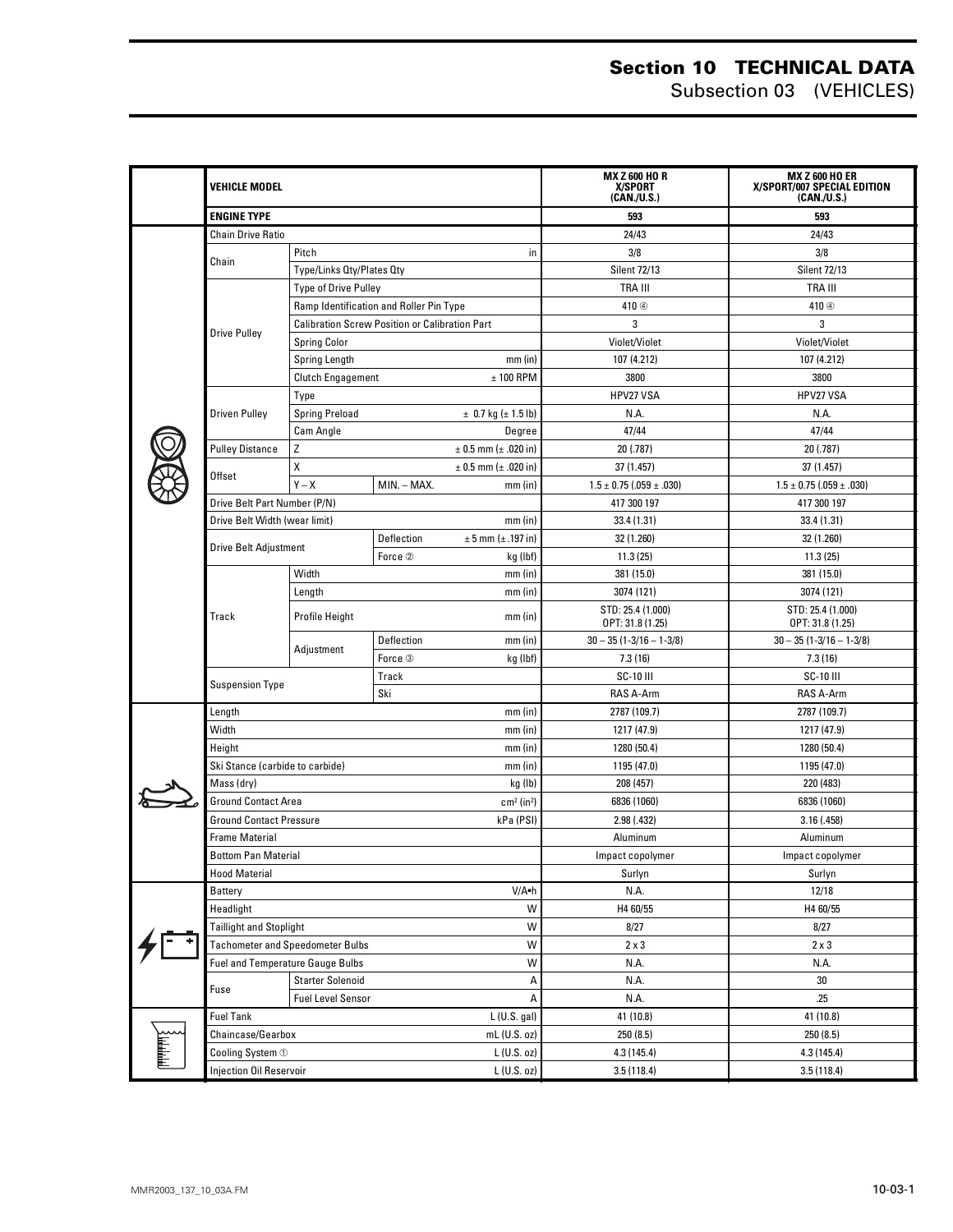#### **Section 10 TECHNICAL DATA**

Subsection 03 (VEHICLES)

|  | <b>VEHICLE MODEL</b><br><b>ENGINE TYPE</b>      |                                                        |             |                              | <b>MX Z 800 R</b><br>X/SPORT<br>(CAN./U.S.) | <b>MX Z 800 ER</b><br>X/SPORT<br>(CAN./U.S.) |
|--|-------------------------------------------------|--------------------------------------------------------|-------------|------------------------------|---------------------------------------------|----------------------------------------------|
|  |                                                 |                                                        |             |                              | 793                                         | 793                                          |
|  | <b>Chain Drive Ratio</b>                        |                                                        |             |                              | 26/43                                       | 26/43                                        |
|  |                                                 | Pitch<br>in                                            |             | 3/8                          | 3/8                                         |                                              |
|  | Chain                                           | Type/Links Qty/Plates Qty                              |             |                              | <b>Silent 72/13</b>                         | <b>Silent 72/13</b>                          |
|  |                                                 | <b>Type of Drive Pulley</b>                            |             | <b>TRA III</b>               | <b>TRA III</b>                              |                                              |
|  |                                                 | Ramp Identification and Roller Pin Type                |             | 414 <sup>4</sup>             | 414 <sup>4</sup>                            |                                              |
|  |                                                 | <b>Calibration Screw Position or Calibration Part</b>  |             |                              | 3                                           | 3                                            |
|  | <b>Drive Pulley</b>                             | <b>Spring Color</b>                                    |             |                              | Violet/Yellow                               | Violet/Yellow                                |
|  |                                                 | Spring Length<br>$mm$ (in)                             |             |                              | 157.9 (6.217)                               | 157.9 (6.217)                                |
|  |                                                 | $± 100$ RPM<br><b>Clutch Engagement</b>                |             | 3800                         | 3800                                        |                                              |
|  |                                                 | Type                                                   |             | HPV27 VSA                    | HPV27 VSA                                   |                                              |
|  | Driven Pulley                                   | <b>Spring Preload</b>                                  |             | $\pm$ 0.7 kg ( $\pm$ 1.5 lb) | N.A.                                        | N.A.                                         |
|  |                                                 | Cam Angle                                              |             | Degree                       | 47/44                                       | 47/44                                        |
|  | <b>Pulley Distance</b>                          | Ζ<br>$± 0.5$ mm ( $± .020$ in)                         |             |                              | 20 (.787)                                   | 20 (.787)                                    |
|  | <b>Offset</b>                                   | Χ                                                      |             | $± 0.5$ mm ( $± .020$ in)    | 37 (1.457)                                  | 37 (1.457)                                   |
|  |                                                 | $Y - X$                                                | MIN. - MAX. | $mm$ (in)                    | $1.5 \pm 0.75$ (.059 $\pm$ .030)            | $1.5 \pm 0.75$ (.059 $\pm$ .030)             |
|  | Drive Belt Part Number (P/N)                    |                                                        |             |                              | 417 300 166                                 | 417 300 166                                  |
|  | Drive Belt Width (wear limit)                   |                                                        |             | $mm$ (in)                    | 34.7 (1.366)                                | 34.7 (1.366)                                 |
|  | <b>Drive Belt Adjustment</b>                    |                                                        | Deflection  | $± 5$ mm ( $± .197$ in)      | 32 (1.260)                                  | 32 (1.260)                                   |
|  |                                                 |                                                        | Force 2     | kg (lbf)                     | 11.3(25)                                    | 11.3(25)                                     |
|  |                                                 | Width<br>$mm$ (in)                                     |             | 381 (15.0)                   | 381 (15.0)                                  |                                              |
|  |                                                 | $mm$ (in)<br>Length                                    |             | 3074 (121)                   | 3074 (121)                                  |                                              |
|  | Track                                           | <b>Profile Height</b><br>$mm$ (in)                     |             |                              | STD: 25.4 (1.000)<br>OPT: 31.8 (1.25)       | STD: 25.4 (1.000)<br>OPT: 31.8 (1.25)        |
|  |                                                 | Adjustment                                             | Deflection  | $mm$ (in)                    | $30 - 35(1 - 3/16 - 1 - 3/8)$               | $30 - 35$ (1-3/16 - 1-3/8)                   |
|  |                                                 |                                                        | Force 3     | kg (Ibf)                     | 7.3(16)                                     | 7.3(16)                                      |
|  |                                                 | Track                                                  |             |                              | SC-10 III                                   | <b>SC-10 III</b>                             |
|  | <b>Suspension Type</b><br>Ski                   |                                                        |             | RAS A-Arm                    | RAS A-Arm                                   |                                              |
|  | $mm$ (in)<br>Length                             |                                                        |             |                              | 2787 (109.7)                                | 2787 (109.7)                                 |
|  | Width<br>$mm$ (in)                              |                                                        |             |                              | 1217 (47.9)                                 | 1217 (47.9)                                  |
|  | Height<br>$mm$ (in)                             |                                                        |             |                              | 1280 (50.4)                                 | 1280 (50.4)                                  |
|  | Ski Stance (carbide to carbide)<br>$mm$ (in)    |                                                        |             |                              | 1195 (47.0)                                 | 1195 (47.0)                                  |
|  | Mass (drv)                                      | kg (lb)                                                |             |                              | 208 (457)                                   | 220 (483)                                    |
|  |                                                 | <b>Ground Contact Area</b><br>$cm2$ (in <sup>2</sup> ) |             |                              | 6836 (1060)                                 | 6836 (1060)                                  |
|  | <b>Ground Contact Pressure</b><br>kPa (PSI)     |                                                        |             |                              | 2.98 (.432)                                 | 3.16(0.458)                                  |
|  | Frame Material                                  |                                                        |             |                              | Aluminum                                    | Aluminum                                     |
|  |                                                 | <b>Bottom Pan Material</b>                             |             |                              | Impact copolymer                            | Impact copolymer                             |
|  |                                                 | <b>Hood Material</b>                                   |             |                              | Surlyn                                      | Surlyn                                       |
|  | Battery                                         | V/A.h                                                  |             |                              | N.A.                                        | 12/18                                        |
|  | Headlight                                       |                                                        |             | W                            | H4 60/55                                    | H4 60/55                                     |
|  |                                                 | W<br>Taillight and Stoplight                           |             |                              | 8/27                                        | 8/27                                         |
|  | W<br><b>Tachometer and Speedometer Bulbs</b>    |                                                        |             |                              | $2 \times 3$                                | $2 \times 3$                                 |
|  | <b>Fuel and Temperature Gauge Bulbs</b><br>Fuse | W                                                      |             | N.A.                         | N.A.                                        |                                              |
|  |                                                 | <b>Starter Solenoid</b><br>А                           |             | N.A.                         | 30                                          |                                              |
|  |                                                 | <b>Fuel Level Sensor</b><br>А                          |             | N.A.                         | .25                                         |                                              |
|  | <b>Fuel Tank</b>                                |                                                        |             | $L$ (U.S. gal)               | 41 (10.8)                                   | 41 (10.8)                                    |
|  | Chaincase/Gearbox                               |                                                        |             | mL (U.S. oz)                 | 250(8.5)                                    | 250(8.5)                                     |
|  | Cooling System 1<br>$L$ (U.S. oz)               |                                                        |             |                              | 4.3 (145.4)                                 | 4.3 (145.4)                                  |
|  | Injection Oil Reservoir<br>$L$ (U.S. oz)        |                                                        |             |                              | 3.5(118.4)                                  | 3.5(118.4)                                   |